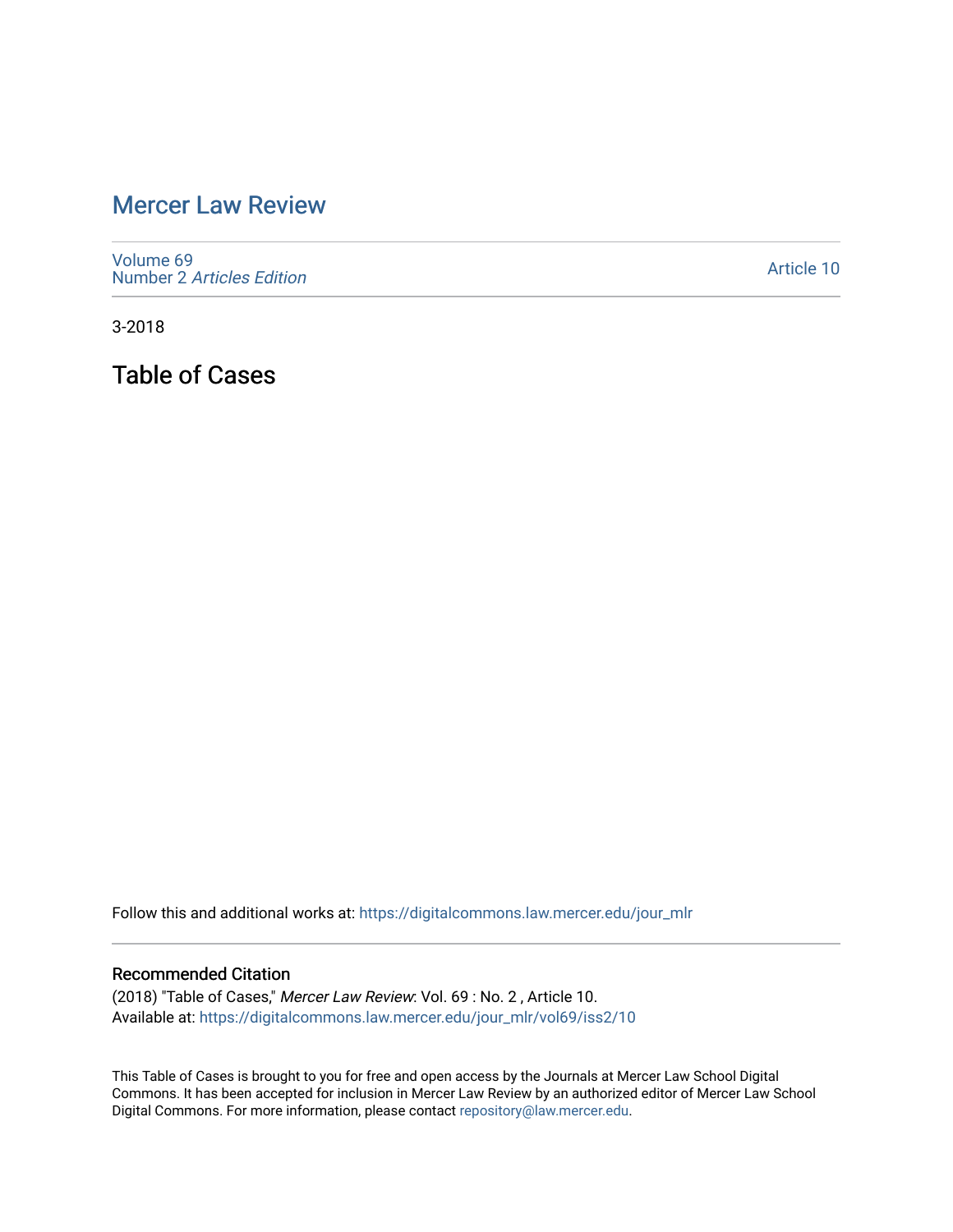# **Table of Cases**

Ableman v. Booth, 484 Apprendi v. New Jersey, **531** Baker v. Carr, 470 Batson v. Kentucky, **506** Bendix Autolite Corp. v. Midwesco Enterprises, Inc., 439 Betts v. Brady, 462 Bounds v. Smith, 467 Brown v. Allen, 486 Brown v. Board of Education, 470 Brown v. Mississippi, 456 Bumper v. North Carolina, **635** Caldwell v. State, 614 Cameron v. Lang, 654, 664 Chamlee v. Henry County Board of Education, **653** Columbus Consolidated Government v. Woody, **651** Daubert v. Merrell Dow Pharmaceuticals, Inc., **613** Davis v. Cox, 424 Eastern Railroad President's Conference v. Noerr Motor Freight, Inc., 411 Ecological Rights Foundation v. Pacific Gas **&** Electric Co., **589** Engle v. Isaac, 490 Environmental Defense Center, Inc. v. **U.S. EPA, 589** Escobedo v. Illinois, **478** Ex Parte Hull, 495 Fay v. Noia, 480 Felker v. Turpin, 514

Francis v. Henderson, 489 Frye v. United States, **611** Gagnon v. Scarpelli, 494 Gates v. Glass, **659** Gideon v. Wainwright, 463 Gilbert v. California, **505** Gish v. Thomas, **656** Griffin v. Illinois, 467 Harper v. State, **607** Hawkins v. State, **617** Holland v. Florida, **521** House v. Bell, **520** Illinois v. Perkins, 640 In re Winship, 492 Jackson v. Denno, **488** John Havlir **&** Associates, Inc. v. Tacoa, Inc., 442 Johnson v. Avery, 465 Kar v. State, **619** Kimmelman v. Morrison, 475 Klink v. State, 624 Lewis v. United States, **637** Linkletter v. Walker, 504 Lockhart v. Fretwell, **517** Manley v. State, **617** Manson v. Brathwaite, **531** McDuffie v. Coweta County, **658, 665** McQuiggin v. Perkins, **520** Mempa v. Rhay, 465 Mendoza v. State, **616** Miranda v. Arizona, 475 Mitchell v. State, **607**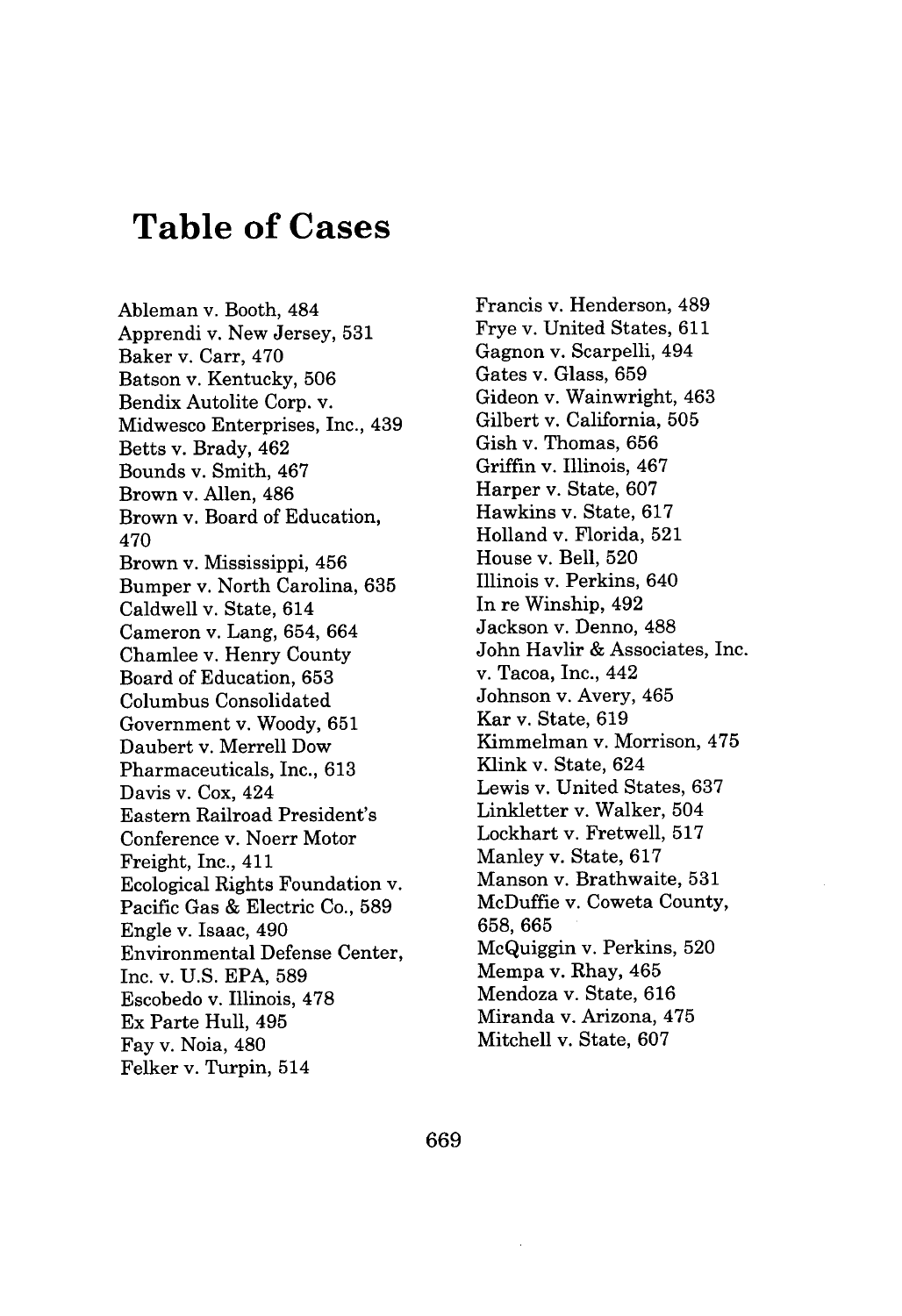Mobile Diagnostic Imaging v. Hooten, 424 Monroe v. Pape, **487** Moulton v. State, 456 Mrosek v. City of Peachtree City, **591** Murray v. Carrier, 499 Murray v. State, 455 Neil v. Biggers, **531** Olevik v. State, 624 Pandora Franchising, **LLC** v. Kingdom Retail Group, LLLP, 434 Powell v. Alabama, 459 Protect Our Mountain Environment, Inc. v. District Court of Jefferson County, 413 Public Defender, Eleventh Judicial Circuit of Florida v. Florida, **530** Rhines v. Weber, **503** Rose v. Lundy, **502** Rose v. Mitchell, **510** Sanders v. United States, 480 Sawyer v. Whitley, 499 Schlup v. Delo, 498 Schneckloth v. Bustamonte, **633** Spencer v. State, 624 State v. Allen, **531** State v. Humphries, 491 State v. Robinson, 490 State v. Tousley, **618** Stone v. Powell, 473 Stovall v. Denno, **505** Strickland v. Washington, 495 Sumner v. Mata, **501** Swain v. Alabama, **507** Teague v. Lane, 504 Terry v. Ohio, 471 Tharpe v. Sellers, **528** Thompson v. City of Louisville, **487** Townsend v. Sain, 480

United Mine Workers of America v. Pennington, 411 United States v. Chemaly, **633** United States v. Harrison, **636** United States v. Spivey, **628** United States v. Tweel, **638** United States v. Wade, **505** United States v. Wuagneux, **639** Wainwright v. Sykes, **488** Webb v. Fury, 411 Whren v. United States, 473, 641 Williams v. Taylor, **516** Withrow v. Williams, 475 Wolf v. Colorado, 469 Yamaha Motor Corp. v. Jim's Motorcycle, Inc., 443 Younger v. Gilmore, 494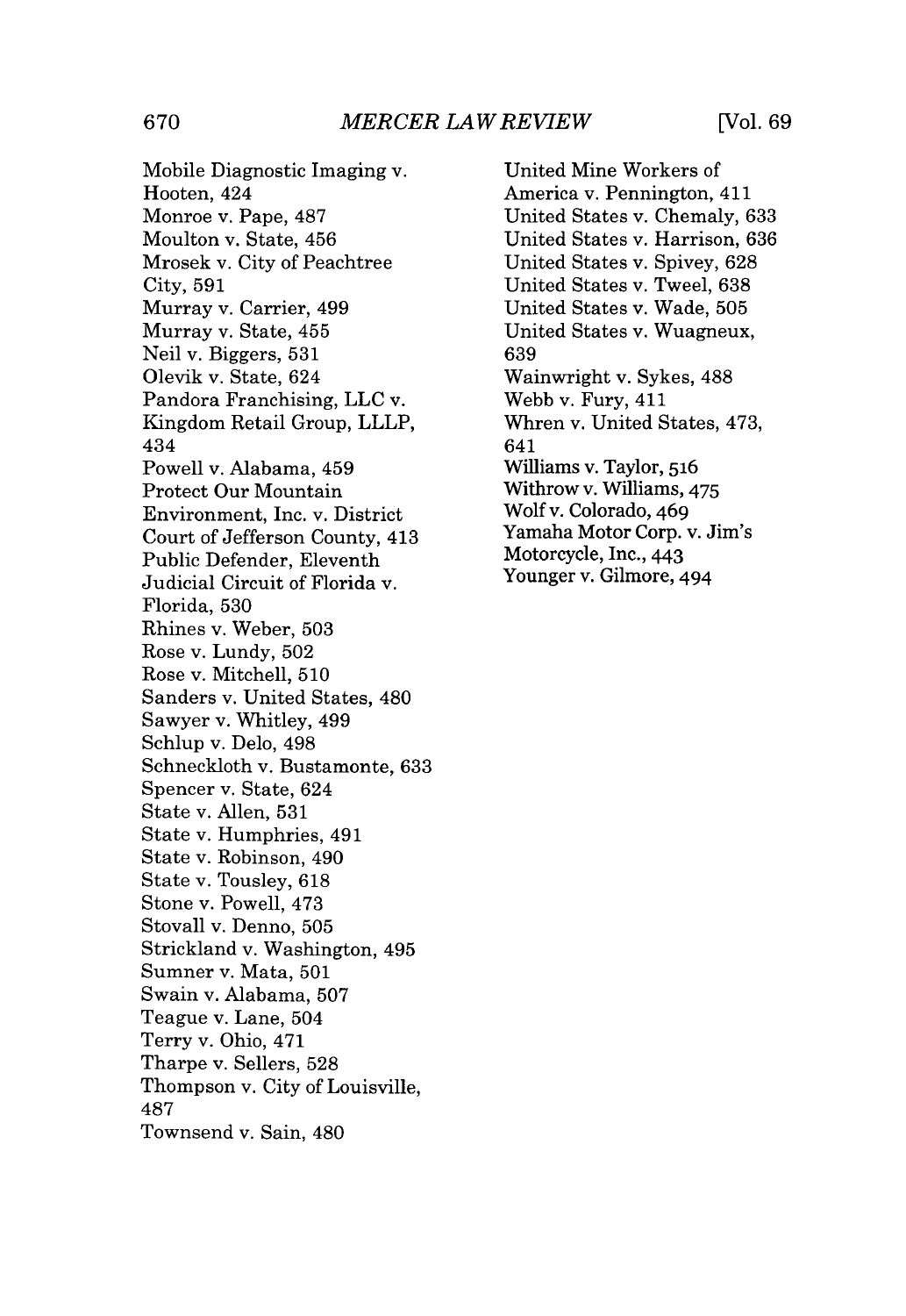# **MERCER LAW REVIEW VOLUME** LXVIX

**2018**



WALTER F. **GEORGE SCHOOL** OF LAW MERCER UNIVERSITY **MACON, GEORGIA**

COPYRIGHT @ **2018** WALTER F. **GEORGE SCHOOL** OF LAW, MERCER UNIVERSITY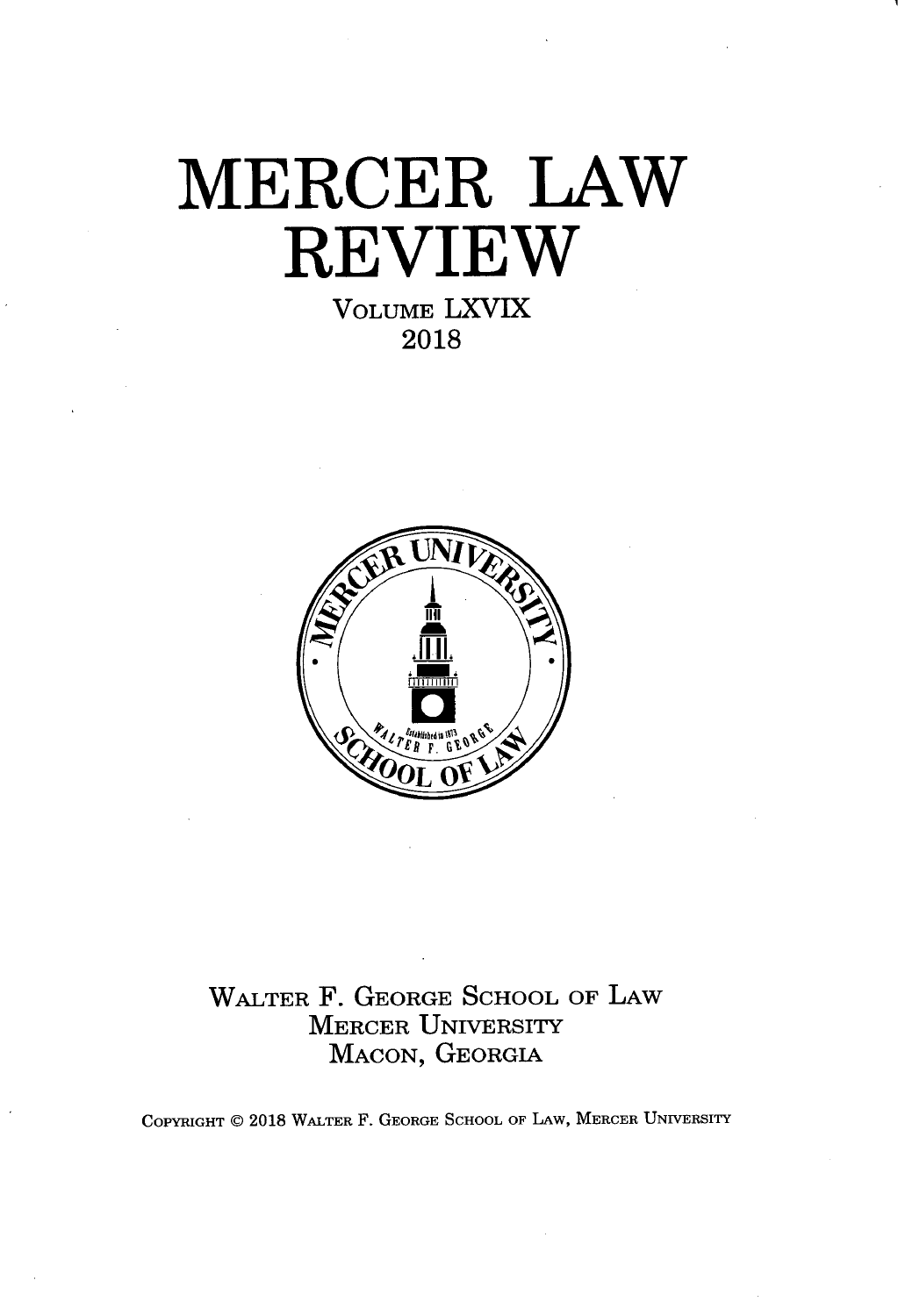#### **MERCER LAW REVIEW**

#### MERCER UNIVERSITY **SCHOOL** OF LAW

- **GENERAL INFORMATION.** *Mercer Law Review* is edited and published **by** students of the Mercer University School of Law. *Mercer Law Review* was founded in 1949. It is the oldest continually published law review in Georgia.
- *IssuEs. Mercer Law Review (ISSN* **0025-987X)** is published four times a year: *Annual Survey of Georgia Law (Fall), Articles* (Winter), *Lead Articles* (Spring), and *Annual Eleventh Circuit Survey* (Summer). The issues appear, respectively, in January, March, May, and July. Copies are available at **\$15.00** for survey volumes and **\$15.00** for Leads and Articles volumes.
- SUBSCRIPTIONs. Annual subscriptions are available to all four issues (\$40.00), to the *Annual Survey of Georgia Law* **(\$15.00),** to the *Annual Eleventh Circuit Survey* **(\$15.00),** and to both Survey issues **(\$30.00).** Subscriptions are payable in advance and are renewed automatically unless notice to the contrary is received **by** August 1st. Single copies of the Lead and Articles issues are available at **\$15.00** each. Subscriptions to only the Lead and Articles issues are not available. Single copies of the Survey issues are available at **\$15.00** each; orders must be clearly marked "Single Copy." Georgia residents should add the appropriate state, local, and special district taxes. **All** domestic subscriptions are sent via periodicals mail. Foreign subscriptions are sent via surface mail. Subscribe online at http://www.law.mercer.edu/academics/law review/subscribe.cfm
- BACK IssuEs, **REPRINTS, AND MICROFILM.** For back stock, reprints, or microfilm of *Mercer Law Review,* contact: William **S.** Hein **&** Co., Inc., **1285** Main Street, Buffalo, NY 14209 or call **(800) 828-7571** or **(716) 882-2600.**
- MISSING **AND IMPERFECT** COPIES. Replacement copies will be sent to subscribers who report missing or imperfect copies of *Mercer Law Review* within six months of the publication date. Mercer Law Review regrets that it cannot replace copies not reported missing or imperfect within six months of publication.
- **CORRESPONDENCE.** Unless indicated otherwise, please address all correspondence to: Publishing Coordinator, Mercer Law Review, Mercer University School of Law, Macon, Georgia **31207,** or contact us at our e-mail address lawreview@mercer.edu or visit our website: http://www.law.mercer.edu/ academics/lawreview/index.cfm. You may also phone the Editorial Board at **(478)** 301-2624 or our Business Office at **(478) 301-2622.**
- **POSTMASTER:** Send change of address to: Publishing Coordinator, Mercer Law Review, Mercer University School of Law, 1021 Georgia Avenue, Macon, Georgia **31207.**
- **PERIODICALS POSTAGE PAID AT MACON, GEORGIA, AND AT ADDITIONAL MAILING OFFICES.**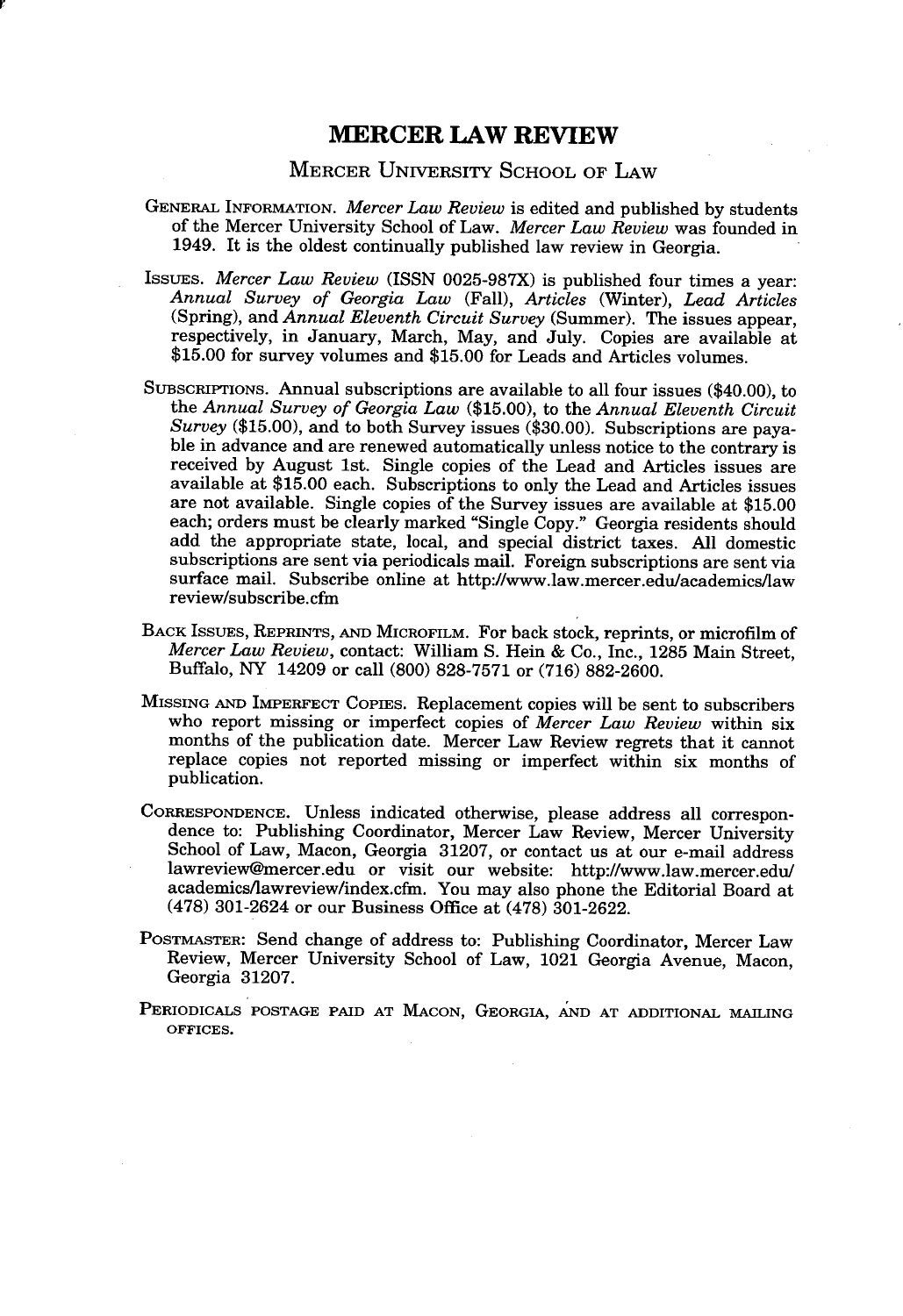### **MERCER LAW REVIEW**

### MERCER UNIVERSITY **SCHOOL** OF LAW

- **UNSOLICITED MANUSCRIPTs.** *Mercer Law Review* welcomes the submission of unsolicited manuscripts. Submissions should be triple-spaced. Citations should conform to **THE BLUEBOOK** (20th ed. **2015).** Please enclose a self-addressed, stamped envelope for acknowledgment. *Mercer Law Review* will endeavor to notify authors of its decision within six weeks. Manuscripts will not be returned unless sufficient return postage is included with the original submission. Please address unsolicited manuscripts to: Articles Editor, Mercer Law Review, Mercer University School of Law, Macon, Georgia **31207.** Unsolicited manuscripts can be submitted online at http:// www.law.mercer.edulacademics/lawreview/index.cfm
- **MICROFORMS.** Microform reproductions of all volumes of *Mercer Law Review* are available from University Microfilms International, **300** North Zeeb Road, Ann Arbor, Michigan 48106, or **30/32** Mortimer Street, London WIN 7RA, England.
- **PERMISSION TO REPRINT FOR EDUCATIONAL USE ONLY.** Except where otherwise expressly provided, *Mercer Law Review* and the author of each article, casenote, or comment in this issue *of Mercer Law Review* **grants permission to** duplicate that article, casenote, or comment for educational use, provided that **(1)** copies are distributed at or below cost; (2) the author and *Mercer Law Review* are identified; and **(3)** proper notice of copyright is affixed to each **copy.**
- CARL **VINSON MEMORIAL LECTURE.** The annual Carl Vinson Memorial Lecture Series was created in **1982** in honor and memory of the Honorable Carl Vinson, a distinguished alumnus of the Mercer Law School who served his country for fifty years as a member of Congress. The purpose of the Lecture Series is to provide lectures of the very highest quality on legal and lawrelated subjects for the students and faculty of the law school, alumni and friends of the School of Law and Mercer University, and the general public. The Vinson Lectures are periodically published in *Mercer Law Review.*
- **MERCER LAW REVIEW ASSOCIATION. All** alumni of *Mercer Law Review* are members of the Mercer Law Review Association. Friends of *Mercer Law Review* may become adjunct members of the Mercer Law Review Association **by** application.
- **DISCLAIMER** OF **OPINION.** Opinions expressed in any part **of MERCER LAW REVIEW** are those of the individual contributors and are not presented as the views of Mercer Law Review, Mercer University School of Law, or Mercer University.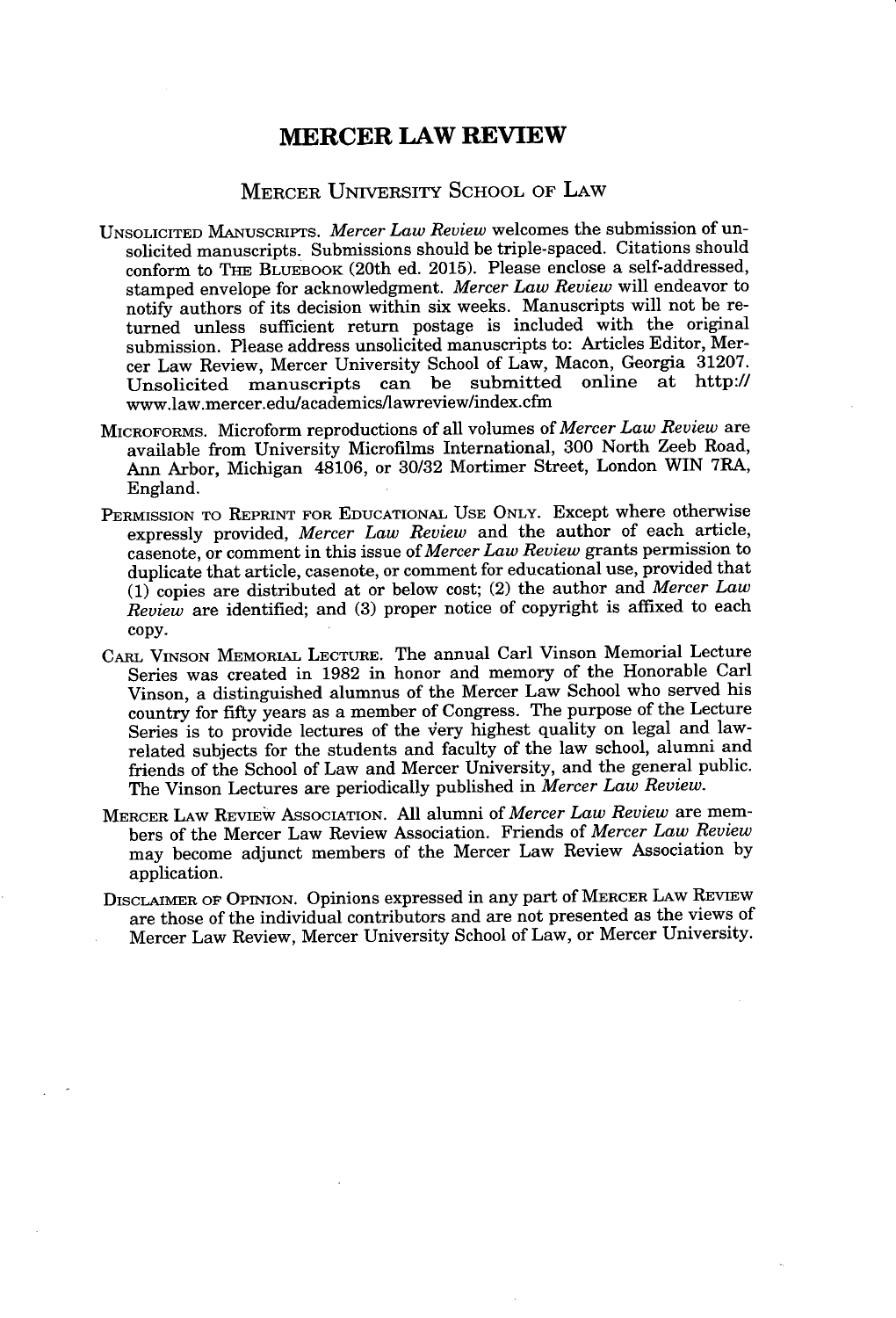### **MERCER UNIVERSITY SCHOOL OF LAW**

- **GENERAL INFORMATION.** Mercer University School of Law is located in Macon, Georgia, **80** miles south of Atlanta. Mercer Law School has been graduating practice-ready lawyers who uphold the highest ideals of the legal profession since **1873.** Our distinguishing attributes include the deliberate choice to be smaller, the innovative curriculum that focuses on preparing students for practice, the excellent and accessible faculty and staff, and the close-knit culture that makes learning enjoyable and success attainable.
- **DEGREES AWARDED.** The study of law at Mercer University School of Law consists of a three-year program directed toward the **J.D.** degree. **A** joint **J.D.-M.B.A.** program is offered in conjunction with Mercer's Stetson School of Business and Economics. In addition, the law school offers a Business Certificate Program and a Legal Writing Certificate Program. Please see our website for more details at www.law.mercer.edu.
- **ADMISSIONs.** As a top provider of legal education, Mercer Law School is selective in admissions. Our process aims to select from the applicant pool students who will contribute to our academic community during their three years of legal education and, ultimately, to society and the legal profession. At Mercer Law School, we consider many factors in evaluating an applicant's potential both in law school and for becoming a competent and ethical attorney. Some of these factors include a **LSAT** score, undergraduate **GPA,** grade trends, letters of recommendation, personal statement, employment history, undergraduate course of study, community and military service, advanced degrees, leadership ability, personal hardships, and other relevant background information. Persons interested in applying for admission to the Mercer University School of Law may access information at www.law.mercer.edu or email the Admissions Office at admissions@law.mercer.edu.
- LAW **LIBRARY.** The Furman Smith Law Library has a staff of thirteen, including six professional librarians. The librarians provide extensive instruction in both print and electronic research as part of the curriculum. The library's collection includes over **350,000** volumes in books and microforms as well as a wide array of legal and non-legal electronic resources. Carrels, tables, soft seating, "smart" study rooms and a technology lounge are available to law students. Throughout the library and law school, students have wireless access to the library and law school network via their personal laptops. The library's web site features an extensive collection of annotated links to Georgia and federal legal research materials. For more information about the library visit www.law.mercer.edullibrary.
- **CAREER SERVICES OFFICE.** Employers who are interested in interviewing students and graduates of the Mercer University School of Law are invited to contact the Career Services Office. Upon request, the Career Services Office will be happy to forward resumes, arrange on-campus interviews, or assist employers in any other way. Employers may contact the Career Services Office at **(478)301-2615,** via email at careerservices@law.mercer.edu, or post a **job** directly from our website at http://law.mercer.edu/career/employers/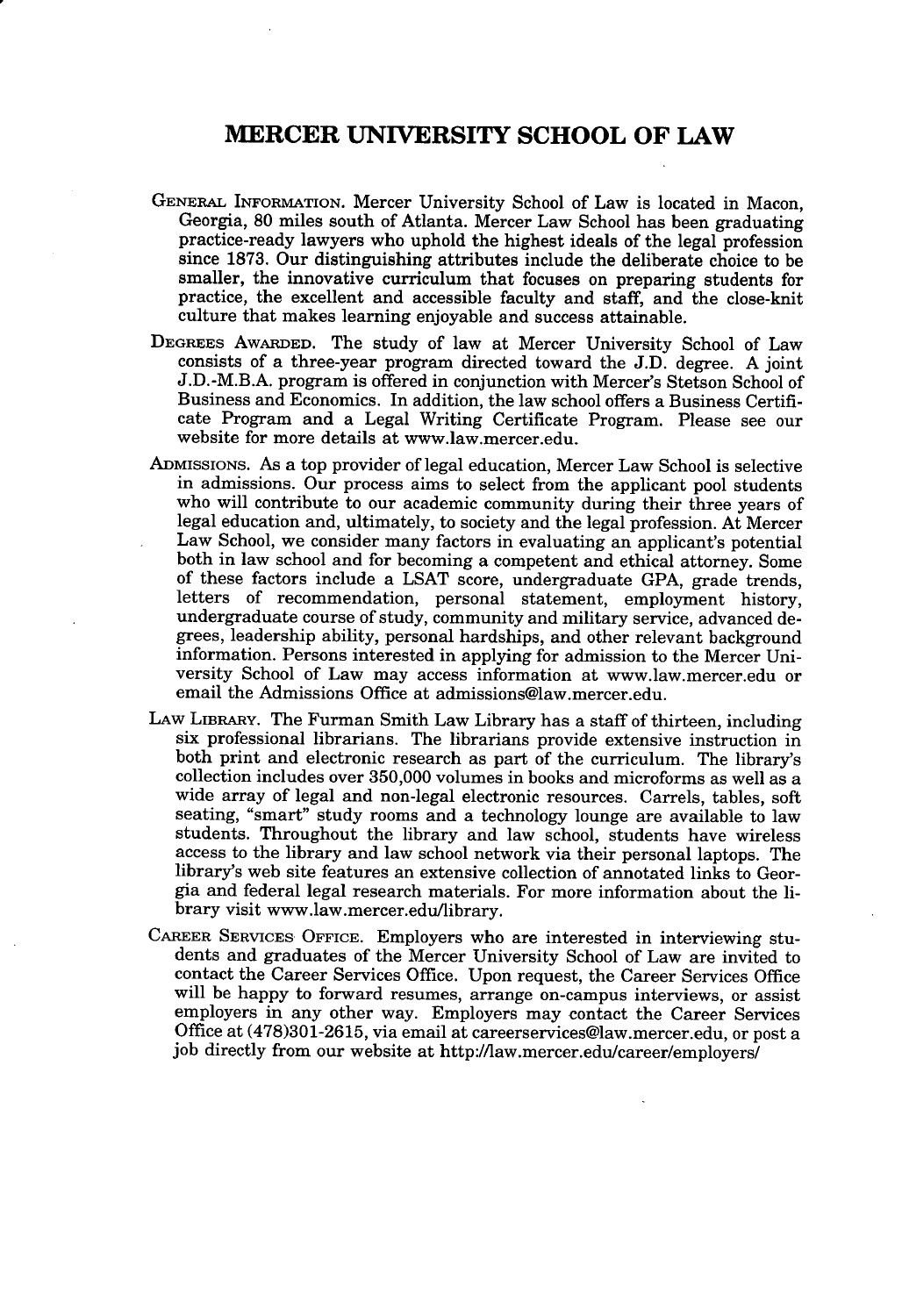# **MERCER LAW REVIEW**

*Member of the National Conference of Law Reviews, Inc.*

### Volume **69** Spring **2018** Number **<sup>3</sup>**

#### **BOARD OF EDITORS**

**DAVID** *S.* CROMER *Editor in Chief*

KELSEY L. KICKLIGHTER *Senior Managing Editor*

WILLIAM **J.** PRATER *Managing Editor*

**ANNA** L. UsRy *Managing Editor*

**HANNAH** M. **COUCH** *Lead Articles Editor*

**JESSICA** B. HAYGOOD *Articles Editor*

MORGAN **E.** LYNDALL *Georgia Survey Editor*

BEATRICE **C.** HANCOCK *Eleventh Circuit Survey Editor*

**GRETCHEN 0.** CONNICK *Student Writing Editor*

**KATELYN E.** FISCHER *Administrative Editor*

#### MEMBERS

AICIA M. ADAMSON MATTHEW B. BALCER WILLIAM L. **BENNETT** MICHAEL **C.** BERTHIAUME MATTHEW **C.** BOTTOMS BEAU B. BROGDON BRIANA L. CARTER TERRIKA **C.** CRUTCHFIELD M. **CHASE COLLUM** MAGGIE **A.** CROPP **BENJAMIN C.** DAVIDSON MICAH **J. EAST** LAURA LEIGH Fox

> MARK **JONES** *Faculty Advisor*

**E. ADDISON GANTT** NICHOLAS P. GREER **LEESA** M. GUARNOTTA ABRIANA HORTON **CLAYTON** T. KENDRICK DANIEL T. KILFOYLE ERIC F. KRAMER **JESSICA A.** LILL MARY T. **MAHFOUD ANTONIO J. MATOS** GABRIEL M. MEDFORD **DEVIN** K. MOCK ALEx **G.** MYERS

**NATHAN** R. **NICHOLSON** OLIVIA K. O'BRIEN WILLIAM Q. PLATT, IV **GIOVANNA SoTo** KRYSTA **RAE TATE** AUTUMN R. TRIPLETT M. **COLE** WALKER CHRISTINA WALLER NOAH **C.** WEST MATTHEW M. WHITE **CATLIN** B. WISE ROBERT WRIGHT

**YONNA** WINDHAM SHAW *Publishing Coordinator*